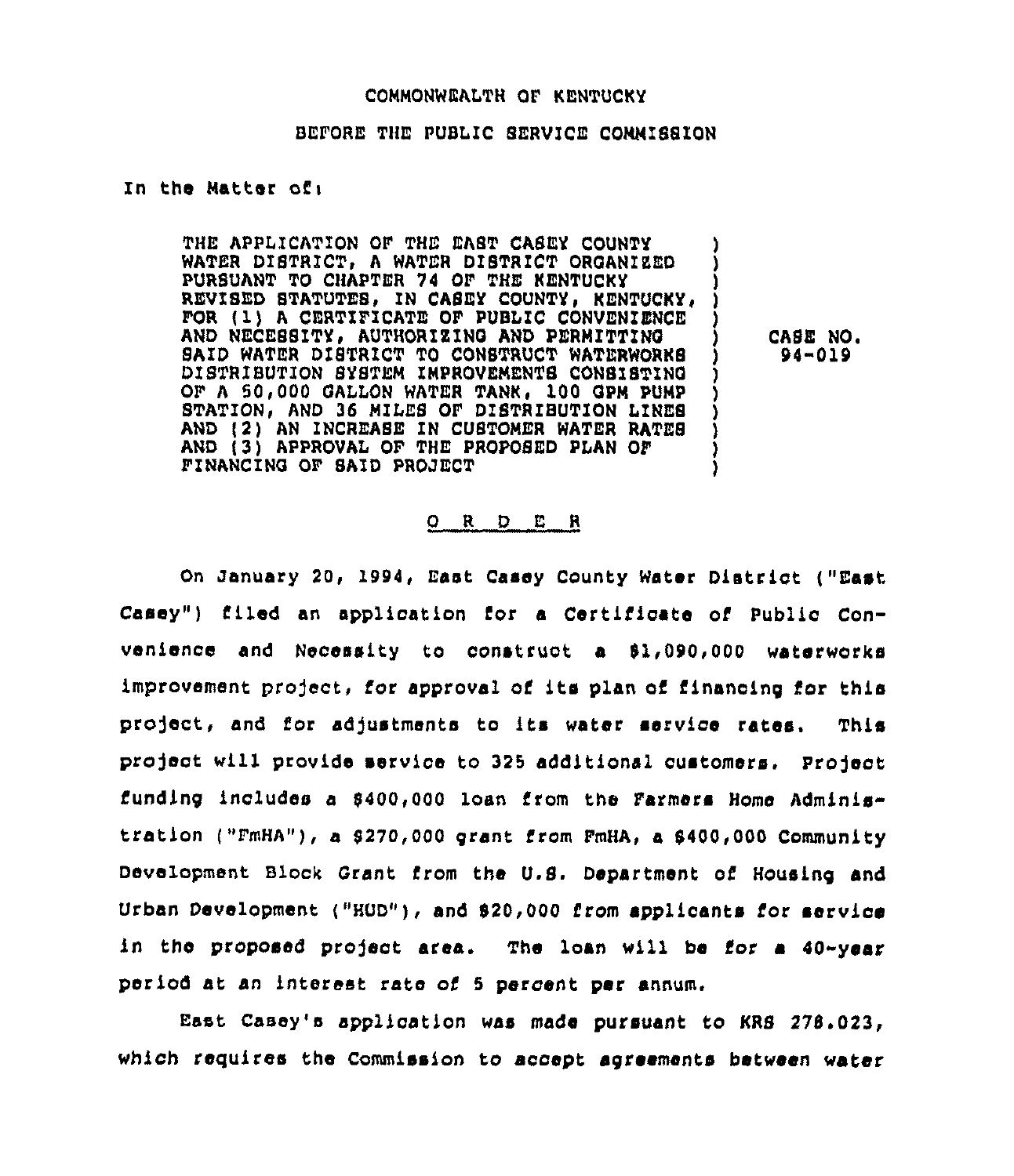districts and FmHA or HUD and to issue the necessary orders to implement the terms of such agreements within 30 days of satisfactory completion of the minimum filing requirements. Given that minimum filing requirements were met in this case on February 14, 1994, KRS 278.023 does not grant the Commission any discretionary authority to modify or reject any portion of this agreement.

IT IS THEREFORE ORDERED that:

1. East Casey is hereby granted a Certificate of Public Convenience and Necessity for the proposed construction project.

2. East Casey's proposed plan of financing with FmHA and HUD is accepted.

3. East Casey shall file a copy of the "as-built" drawings and a certified statement that the construction has been satisfactorily completed in accordance with the contract plans and specifications within 60 days of the substantial completion of the construction certificated herein.

4, The rates set out in Appendix A, which is attached hereto and incorporated herein, are the rates approved for service rendered on and after the date of this Order.

5. East Casey shall submit its revised tariff sheets setting out the rates in Appendix <sup>A</sup> within 30 days of the date of this Order.

6. East Casey shall monitor the adequacies of the expanded water distribution system after construction, If the level of service is inadequate or declining or the pressure to any customer falls outside the requirements of <sup>807</sup> KAR Si066, Section 5(1), East

 $-2-$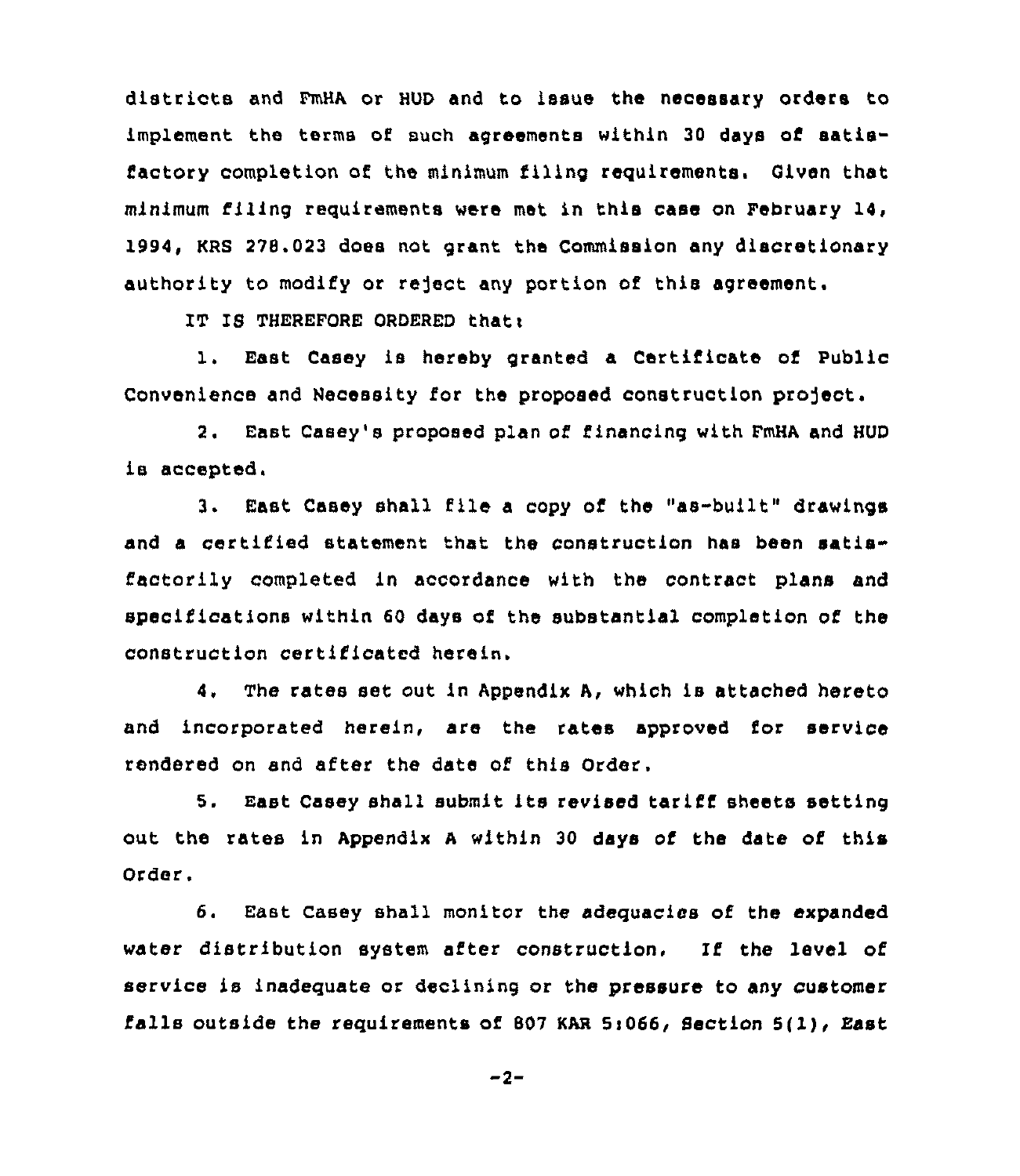Casey shall take immediate action to bring the system into compliance with Commission regulations.

Nothing contained herein shall be deemed a warranty of the Commonwealth of Kentucky, or any agency thereof, of the financing herein acoepted.

Done at Frankfort, Kentucky, this 24th day of February, 1994.

PUBLIC SERVICE CONNISSION

rman

V<sub>i</sub>ce Chairma

Kalen M Davis<br>Chalenan Buastort

ATTEST:

**Executive**